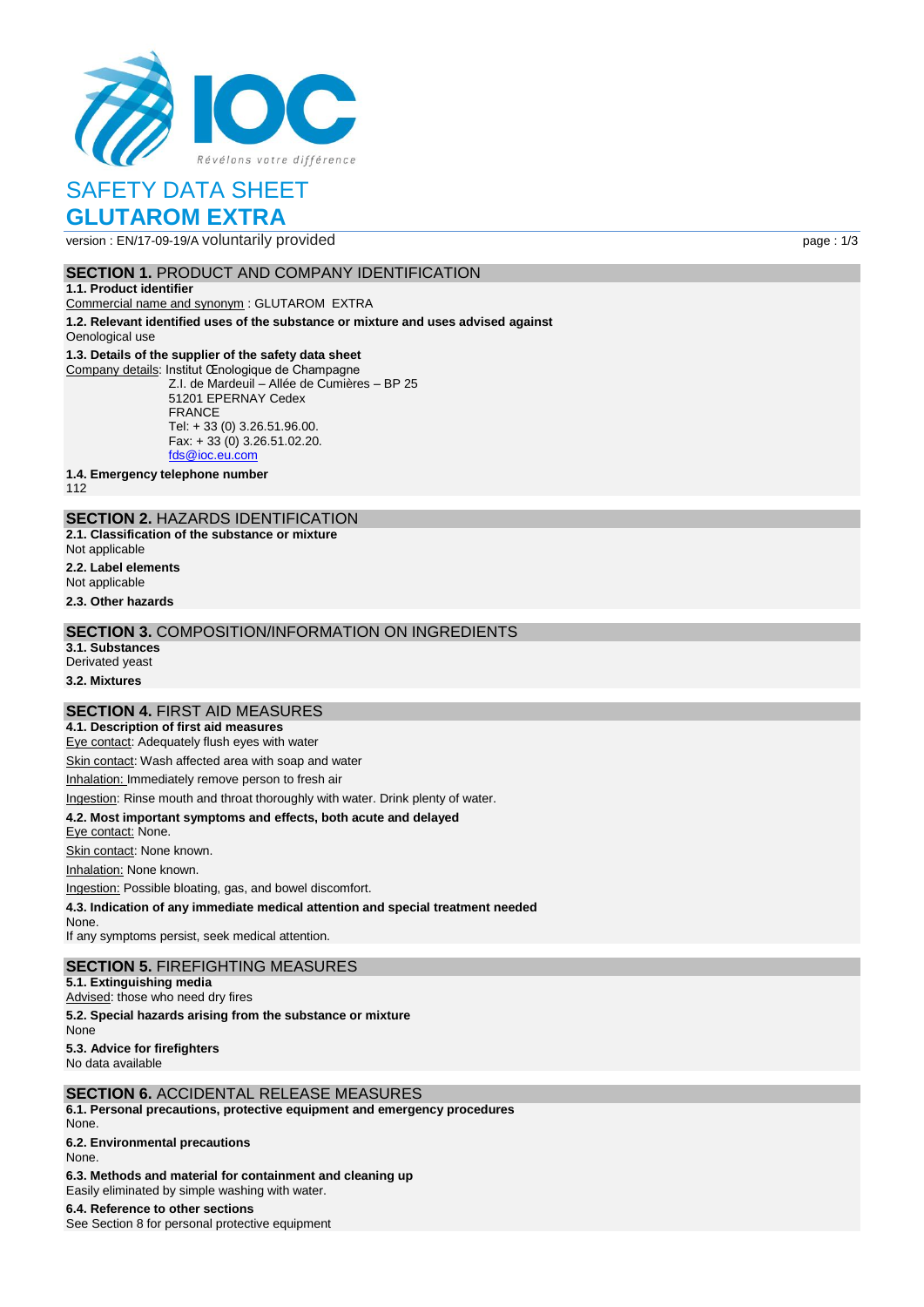

# SAFETY DATA SHEET

# **GLUTAROM EXTRA**

version : EN/17-09-19/A voluntarily provided page : 2/3

**SECTION 7.** HANDLING AND STORAGE

### **7.1. Precautions for safe handling**

Handling: Avoid breathing dust. Avoid contact with eyes.

Occupational hygiene: Wash hands thoroughly after handling.

#### **7.2. Conditions for safe storage, including any incompatibilities**

Place of storage: Ensure good ventilation of the room when handling the product. Store containers in a dry place.

**7.3. Specific end use(s)**

None

#### **SECTION 8.** EXPOSURE CONTROL / PERSONAL PROTECTION

**8.1. Control parameters** No data available.

#### **8.2. Exposure controls**

Eye protection: no protection required normally. If necessary, use a protective mask for the eyes in case of excessive dust.

Skin protection: no protection required normally

Respiratory protection: no protection required normally. If necessary, use a NIOSH approved mask, to be adapted according to European guidelines, to maintain acceptable inhalation levels.

Ventilation: free air circulation in the room

#### **SECTION 9.** PHYSICAL AND CHEMICAL PROPERTIES

#### **9.1. Information on basic physical and chemical properties**

Apperance : powder Odour : yeast Odour threshold : No data available pH : No data available Melting / freezing point : No data available Initial boiling point and boiling range : No data available Flash point : No data available Evaporation rate: No data available Flammability (solid, gas) : No data available Upper/lower flammability or explosive limits: No data available Vapour pressure : No data available Vapour density: No data available Relative density: No data available Solubility(ies); Easily soluble Partition coefficient: n-octanol/water: No data available Auto-ignition temperature: No data available Decomposition temperature: Not determined Viscosity : No data available Explosive properties: No data available Oxidising properties: No data available **9.2. Other information**

#### **SECTION 10.** STABILITY AND REACTIVITY

**10.1. Reactivity** Not reactive **10.2. Chemical stability** Stable **10.3. Possibility of hazardous reactions** None **10.4. Conditions to avoid** None **10.5. Incompatible materials** No data available **10.6. Hazardous decomposition products** None

**SECTION 11.** TOXICOLOGICAL INFORMATION